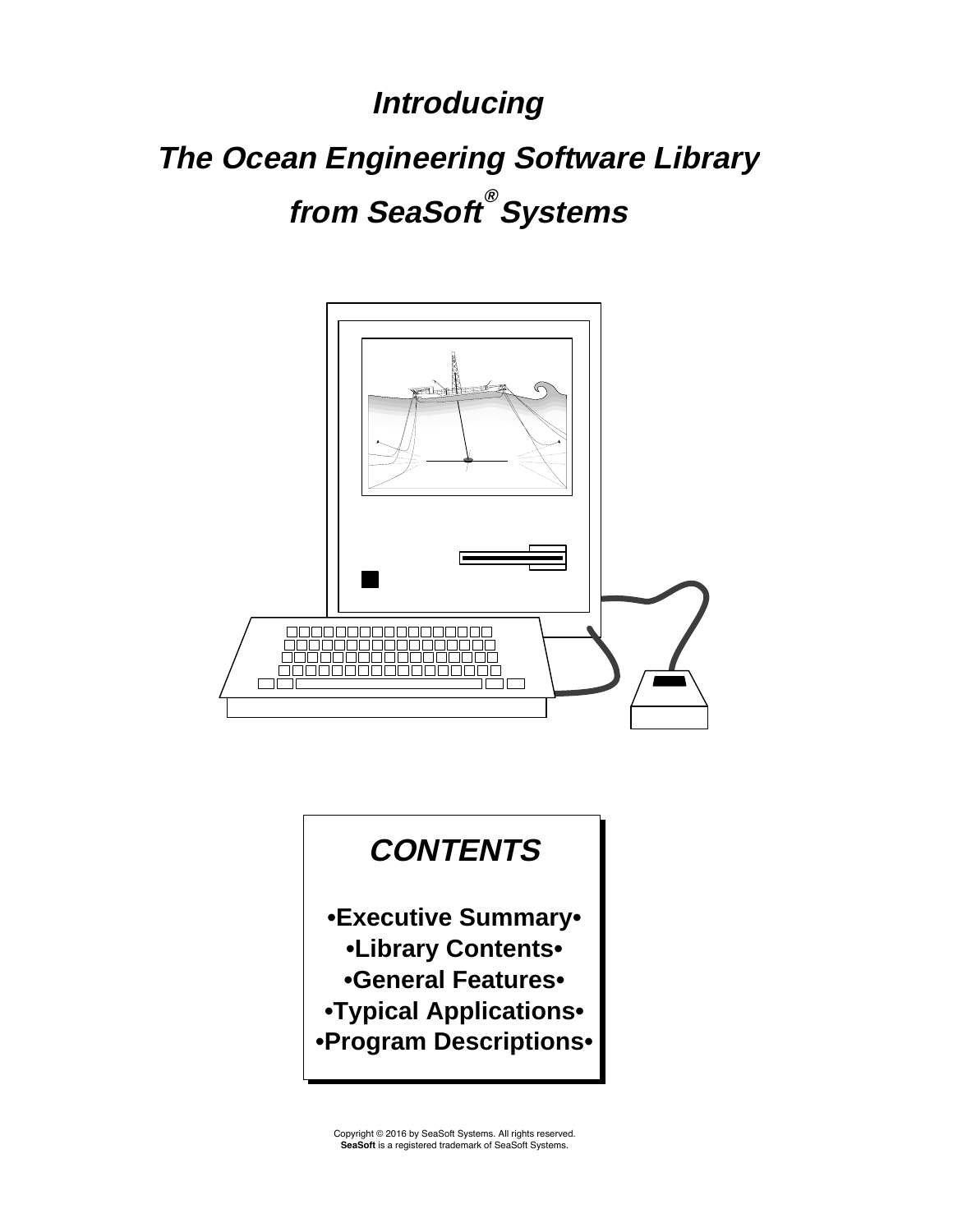# *Executive Summary*

#### **PROLOGUE**

The **SeaSoft** family of computer programs comprises a group of stand-alone state of the art software analysis packages for ocean engineering applications. These programs are designed to enhance in-house engineering productivity by providing a consistent, intuitive and easy to use software environment for analysis of a broad range of problems of importance to the offshore industry.

#### **AUDIENCE**

Marine engineers and naval architects engaged in offshore operations or design. No special analytical, computational or computer skills are required to make full use of these tools.

#### **OBJECTIVES AND CAPABILITIES**

The library was developed to investigate problems commonly studied in model-scale tests. Emphasis is on motions and loads, which are analyzed using regular wave and short- and long-crested irregular wave models. Irregular wave capabilities comprise comprehensive statistical summaries, including root-meansquare motions and loads required for downtime or fatigue analyses and storm "peak" motions and loads required for survival or equipment failure analyses. The programs utilize nonlinear dynamical and statistical procedures to prepare estimates of system performance using "nonlinear frequency-domain" analytical methods whose output is much easier to interpret than conventional "time-domain" analyses and whose execution requires only a fraction of the computational effort. The programs possess capabilities for evaluation of conditions which are difficult to study at model scale in conventional test facilities, such as deep water moorings or multi-directional sea conditions.

### **EXTENDED PROGRAM DESCRIPTIONS**

Demonstration programs and extended descriptions of individual library volumes, including sample problem input and output streams, are available from **Sea-Soft** Systems upon request or at the **SeaSoft** website (http://www.seasoftsys.com).

### **MICROCOMPUTER EXECUTION ABILITY**

Each program is highly transportable and has been engineered to execute efficiently on portable and desktop microcomputers; the same programs used in the office on a multi-user mainframe computer can be used in the field for on-site operational support. Microcomputer execution ability has been achieved by careful program planning rather than sacrifice of capabilities; in every case, the **SeaSoft** programs are of greater power than comparable codes requiring mainframe computers for execution.

### **AUTHOR QUALIFICATIONS**

The author of the library holds a Ph.D. degree in theoretical physics from the University of California and an M.S. degree in aerodynamics and hydrodynamics from the University of Minnesota. He has been directly involved in mathematical and computer analysis and model testing of offshore systems since 1973. The basic theoretical methods employed in the packages have received extensive confirmation in modelscale and full-scale tests during that time.

### **AVAILABILITY**

Software is available in object-code and/or sourcecode format on a limited perpetual license basis which prohibits transfer or commercial timeshare applications. In addition, **SeaSoft** will customize library volumes to accommodate special needs or to incorporate unusual or proprietary features and capabilities. For further information regarding license of individual volumes, contact **SeaSof t** systems.

### **SERVICES**

**SeaSoft** Systems provides expert analysis services based upon the program library volumes. These services provide a mechanism for interested parties to become thoroughly acquainted with library software capabilities before committing to license purchase.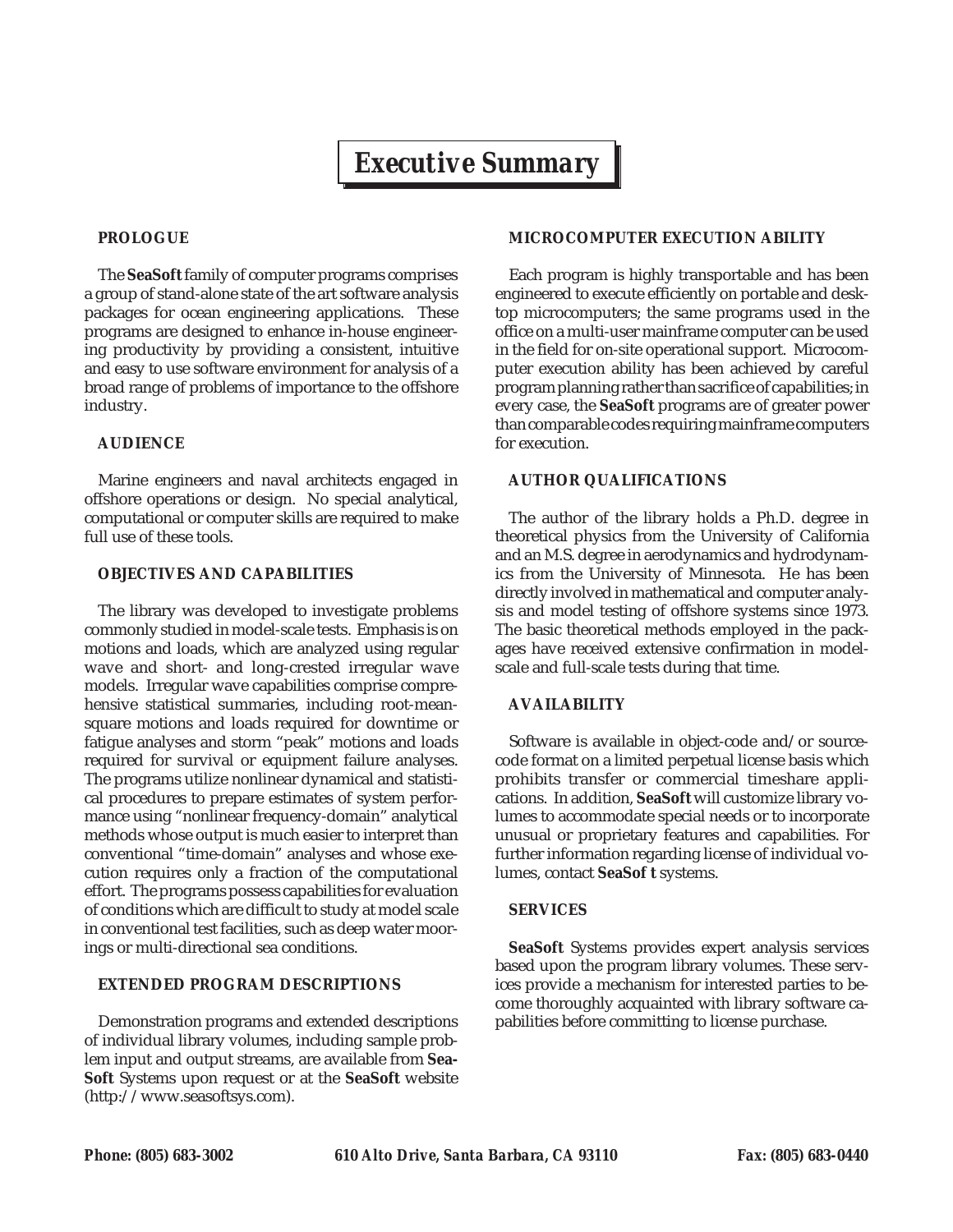Expected release dates of unfinished volumes are indicated in brackets; [A] indicates immediate availability.

• Volume 1 - **Shipsim** ®

Models displacement-hull wave-frequency vessel dynamics and seakeeping performance. [A]

• Volume 2 - **Jacksim** ™

Models jack-up drilling platforms while floating, setting-down or moving off; estimates leg loads incurred during spud-can/bottom impact in a seaway. [In Progress]

• Volume 3 - **Semisim** ®

Models seakeeping performance of semi-submersible platforms in the ballasted condition (displacement hulls submerged). [A]

• Volume 4 - **Discsim** ®

Models seakeeping performance of disc-shaped vessels and buoys which are azimuthally symmetric in plan view. [A]

• Volume 7 - **Statmoor** ®

Computes lateral static restoring characteristics of complex multileg catenary mooring systems with buoys, clumped weights and varying ocean bottom topography. [A]

### • Volume 8 - **Catsim** ®

Computes static restoring characteristics of complex multileg catenary mooring systems for arbitrary horizontal, vertical or rotational offsets. [A]

• Volume 9 - **Slowsim** ®

Computes static and low-frequency heading-dependent vessel forces and moments arising from wind, current and wave drift action for a variety of vessel types and configurations. [A]

• Volume 10 - **Towsim** ®

Models a pair of vessels connected by a towline of arbitrary composition. Computes line dynamic load variations; requires **Shipsim**, **Semisim**, **Jacksim** or user-specified vessel RAOs for execution. Static, lowfrequency and wave-frequency modeling of motions and towline loads with emphasis on towline structural integrity in extreme conditions. [A]

### • Volume 11 - **SALMsim** ®

Models articulated riser-buoy-yoke single-point mooring systems with attached storage vessels. Requires **Shipsim**, **Semisim**, or user-specified vessel RAOs for execution. Static, low-frequency and wavefrequency dynamic modeling of vessel and riser/buoy motions and loads with emphasis on SALM integrity in extreme conditions. [A]

• Volume 12 - **Moorsim** ®

Models a vessel in a conventional spread moor. Requires **Shipsim**, **Semisim**, **Discsim** or user-specified vessel RAOs for execution. Static, low-frequency and wave-frequency dynamic modeling of vessel motions and mooring line loads with emphasis on mooring line structural integrity in extreme conditions. [A]

### • Volume 13 - **CALMsim** ®

Models the interconnected buoy and vessel of singlepoint mooring arrangements comprising CALM-buoy systems with attached storage vessels. Requires **Shipsim**, **Semisim**, **Discsim** or user-specified vessel RAOs for execution. Emphasis on mooring line and hawser structural integrity in extreme conditions. [A]

• Volume 14 - **TLPsim** ®

Models platform motions and tendon structural loads for a tension leg platform. Requires **Semisim** or userspecified vessel RAOs for execution. [A]

• Volume 15 - **SPMsim** ®

Models single-point catenary-based mooring systems including turret-moored vessels. Requires **Shipsim**, **Semisim**, or user-specified vessel RAOs for execution. Static, low-frequency and wave-frequency dynamic modeling of vessel motions and mooring line loads with emphasis on mooring line structural integrity in extreme conditions. [A]

• Volume 16 - **Sparsim** ®

Models mooring of caisson-spar vessels with catenary based moorings. Static, low-frequency and wavefrequency dynamic modeling of vessel motions and mooring line loads with emphasis on mooring line structural integrity in extreme conditions. [A]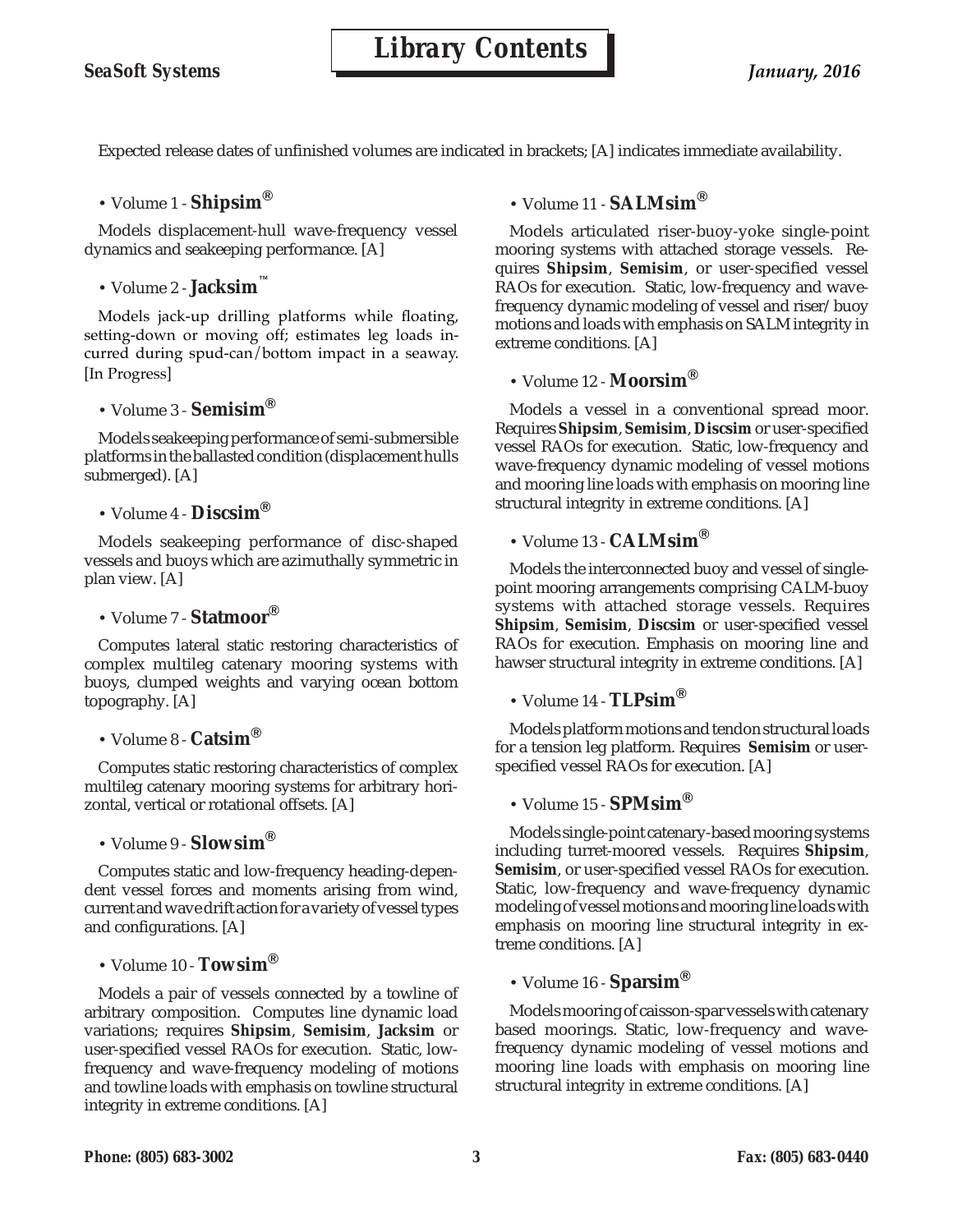## *General Features*

All **SeaSoft** program packages include the following general features and capabilities:

• Input/output of data in either English or metric units.

• Complete six-degree-of-freedom motion and load analysis and estimation of acceleration, velocity or displacement response characteristics at any point on the vessel. The latter ability facilitates many important engineering evaluations. For example:

❖ dynamic mooring loads due to fairlead motions

❖ vessel motions relative to a fixed platform or crane load

❖ jack-up spud can motions relative to the sea floor

• Attractive formatted tabular output on 8-1/2 x 11 inch sheets for easy inclusion in reports or other documentation.

• Transportability of programs to virtually any computer, achieved by careful adherence to ANSI FOR-TRAN-77 standards in source code preparation. All code has been carefully optimized to execute efficiently on microcomputers.

• Output control, allowing user selection of output variables for each run and specification of output device (console, printer or magnetic media).

• Complete control over water depth, with full accommodation of shallow-water wave effects which generally become significant in water less than 300 feet deep whenever wave periods exceed about 14 seconds or when wind-driven seas exceed a significant wave height of about 30 feet. These conditions are well within the probable scope of any moderately comprehensive vessel motion study. In drilling, jack-up or single point mooring applications, water depths considerably less than 300 feet are commonplace.

• Interface to **SeaSoft**'s universal plotting routine to produce x-y point plots of selected tabular data.

• Comprehensive user manuals which outline the use of each program and explain in detail its capabilities. Each contains a detailed sample input/output session comprising a realistic application. Manuals include table of contents and index.

• A data entry and editing interface (the "editor") which provides simplified access to the main computational program. This permits input files, once created, to be easily modified to account for major or minor changes or errors. The editor programs utilize an easyto-use single-item replacement format for data entry and update. Input files can be archived and reused any number of times. Backup files are made each time an input file is modified, facilitating the archival process and protecting against inadvertent loss of important data. Built-in "help" menus reduce the need for consultation of user manuals. Insofar as possible, each program uses the same input/output formats, procedures and nomenclature conventions so that the user of any program will easily be able to use and interpret procedures and results of any other program.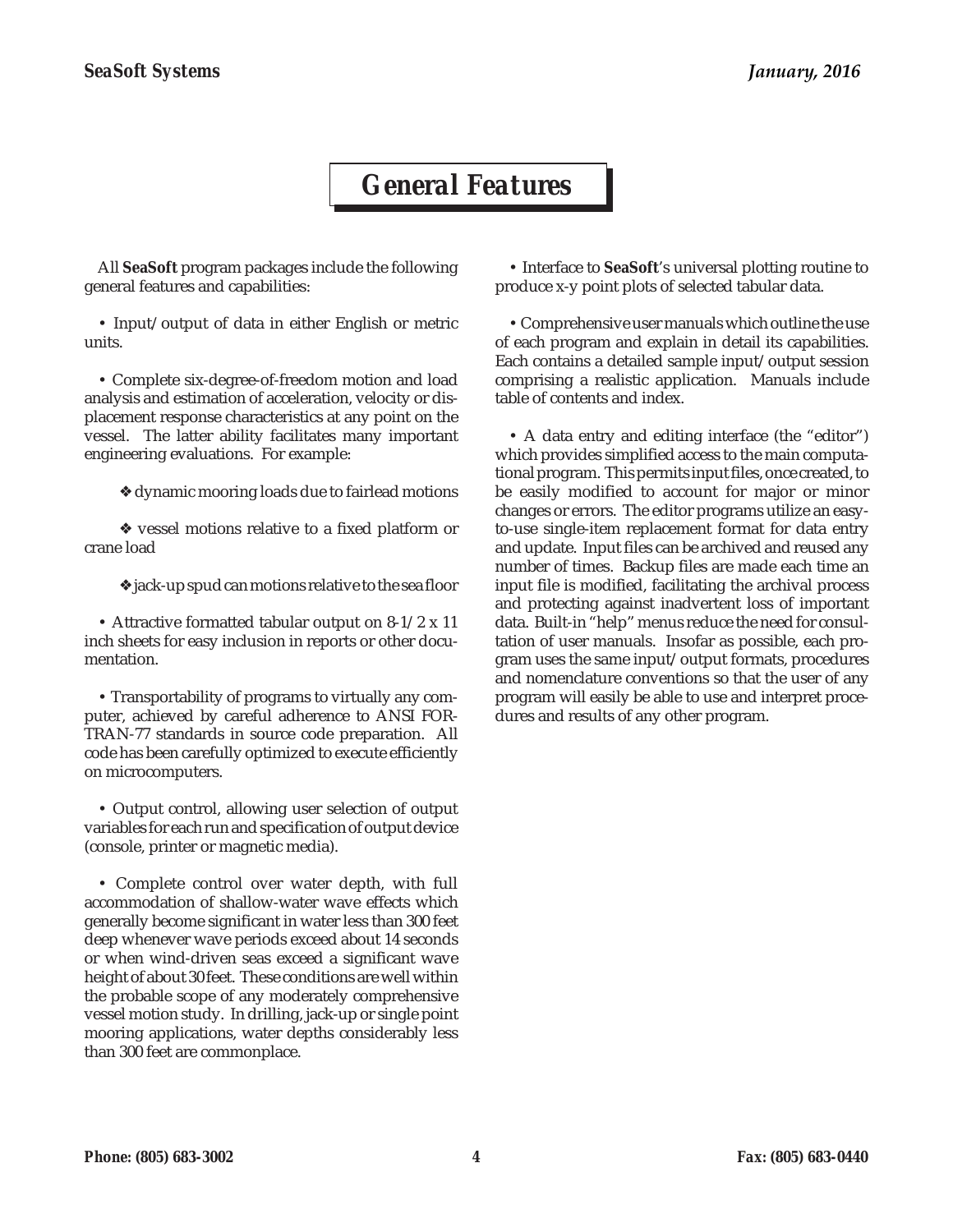## *General Features 2*

All dynamics packages include the following *REGULAR WAVE* capabilities:

• Complete user control over regular wave periods, directions, and wave heights or slopes used in the calculation of regular wave response characteristics (RAOs).

• Output of both amplitude and phase of regular wave response characteristics for all requested regular wave conditions and all requested output variables.

• In addition, vessel motions packages feature user control over the regular wave output stream allowing suppression or inclusion of:

❖ Regular Wave Motion response for any or all six degrees of freedom.

❖ Acceleration, velocity or displacement response characteristics at user-specified points on the vessel.

❖ Net Regular Wave Force and/or Moment responses for any or all six degrees of freedom.

Where appropriate, dynamics packages produce wave-height dependent RAOs, reflecting important system nonlinearities.

All dynamics packages include the following *IRREGULAR WAVE* capabilities:

- Specification of wave spectral type, including :
	- ❖ Pierson-Moskowitz
	- ❖ Mean, Sharp, Very Sharp JONSWAP
	- ❖ Bretschneider/ISSC
	- ❖ User-Specified

• Calculation of r.m.s. values, r.m.s. rates and characteristic spectral periods of all requested variables.

• Specification of the degree of azimuthal spreading of irregular wave energy; i.e., the degree of wave crest shortening due to cross seas, leading to modeling of operations in short-crested irregular waves.

• Specification of simultaneous swell (period, height, direction).

• In addition, vessel motions packages feature calculation of "air-gap" statistics at any point on the vessel to estimate wave clearance characteristics (e.g., wave slap on the deck of a semi-submersible in survival conditions).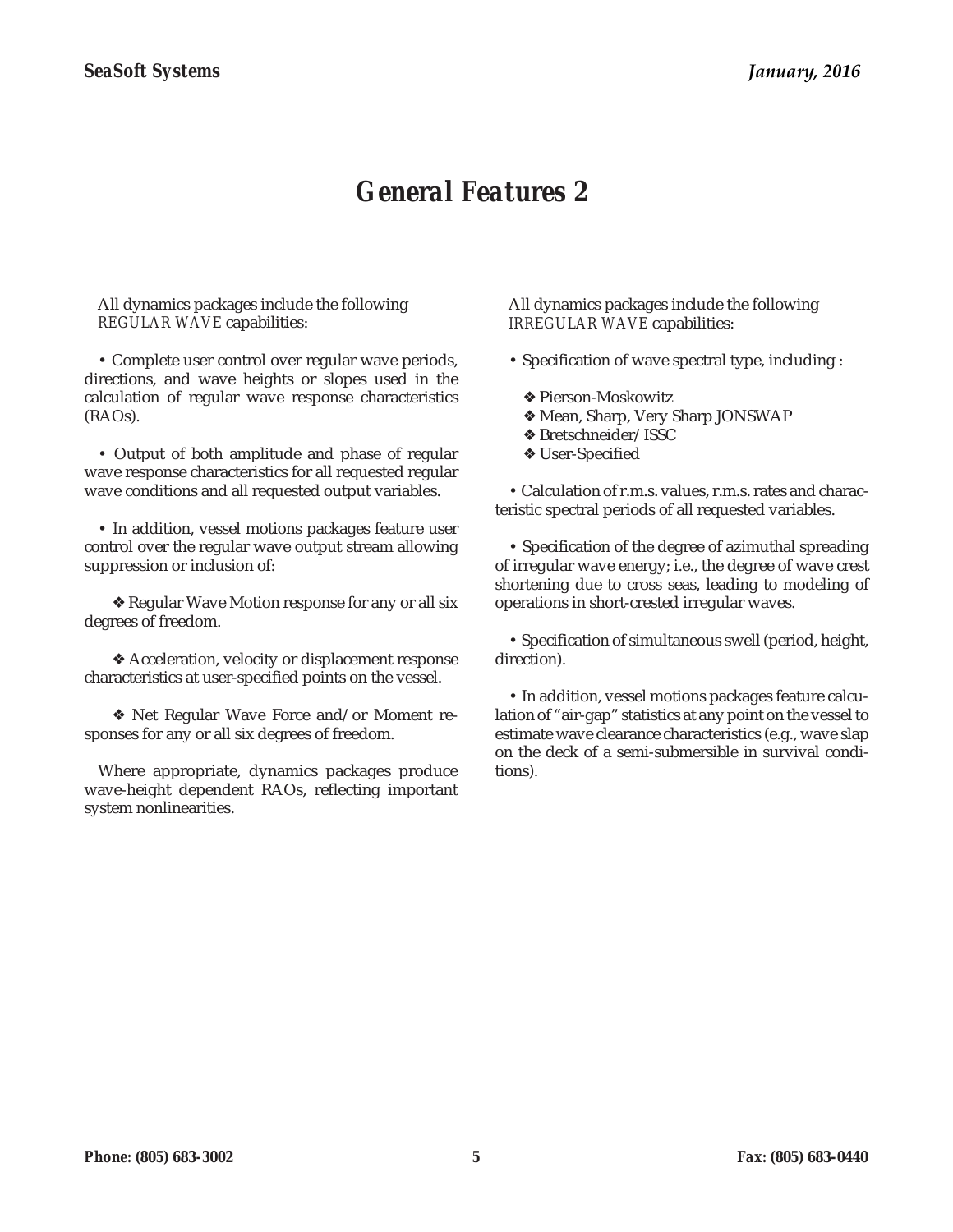# *Typical Applications*

### **OPERATIONAL SUPPORT**

• A semi-submersible moves from the North Sea, where wind-wave frequency spectra are typically sharply peaked, to offshore Africa where normal conditions include a persistent background ocean swell and where wind-wave energy is generally spread over a larger frequency bandwidth; how will motion-related downtime be affected by the move? [**Semisim**]

• An ocean-going barge under tow passes from an area with wave conditions dominated by intense, locally generated wind driven waves into an area with wave conditions dominated by heavy, unidirectional swell from a distant storm. Can towline tension oscillations be reduced by paying out or taking home towline or by a temporary course alteration? [**Towsim**]

• A jack-up moves from an area subjected to moderate local wind-driven sea conditions but protected from distant swell to a location exposed to persistent longperiod swell; what quantitative difference in motion performance afloat and during leg installation can be expected? What is the expected waiting-on-weather window for setting-down operations given the anticipated swell height and period? [**Jacksim**]

• A crane barge moves outside the exposed mouth of a sea-facing channel from inside the channel proper; how will crane motions and accelerations be affected by the deeper water and the increased directional spreading of the seas at the new location? [**Shipsim**]

• A drilling company wishes to bid on a drilling contract for a lease area in water deeper than that for which their wire-rope mooring system was designed. Will the simple addition of anchor-end chain provide the required station keeping capability and will the redesigned mooring system produce tolerable line tension oscillations in the forecast 10 year storm? [**Moorsim**]

### **EQUIPMENT FAILURE**

• A drilling company is experiencing periodic link failures in the oil-rig-quality mooring chain on a drillship even though logs of shipboard tensiometer readouts do not indicate that line tensions have exceeded tolerable limits. Can the repeated failures be attributed to predictable environmentally-produced line-tension oscillations, perhaps implicating maladjusted tensiometer equipment, or is the quality of the chain suspect? [**Moorsim/Shipsim**]

• A moored weather buoy is lost due to a mooring line failure in an exceptionally heavy winter storm. Can the line failure be attributed to the storm alone, or is material fatigue implicated? [**Moorsim/Discsim**]

• A freight barge under tow from Japan to Seattle sinks during a severe storm due to towline failure and subsequent loss of directional control. Can the towline failure be attributed to a substandard towline, or were observed (and/or hindcast) conditions sufficient to result in towline failure regardless of towline condition, indicating a need for towline redesign for this route and season? [**Towsim**]

• A self-elevating unit's jacking gear is damaged during setting-down operations on an exceptionally hard, rocky bottom even though vessel motions remained within normal limits for the operation. Can the damage be rationally attributed to the unusually hard bottom or should fatigue or other structural flaws in the jacking gear be suspect? Should guidelines for operations in that area be modified as as result of the mishap? [**Jacksim**]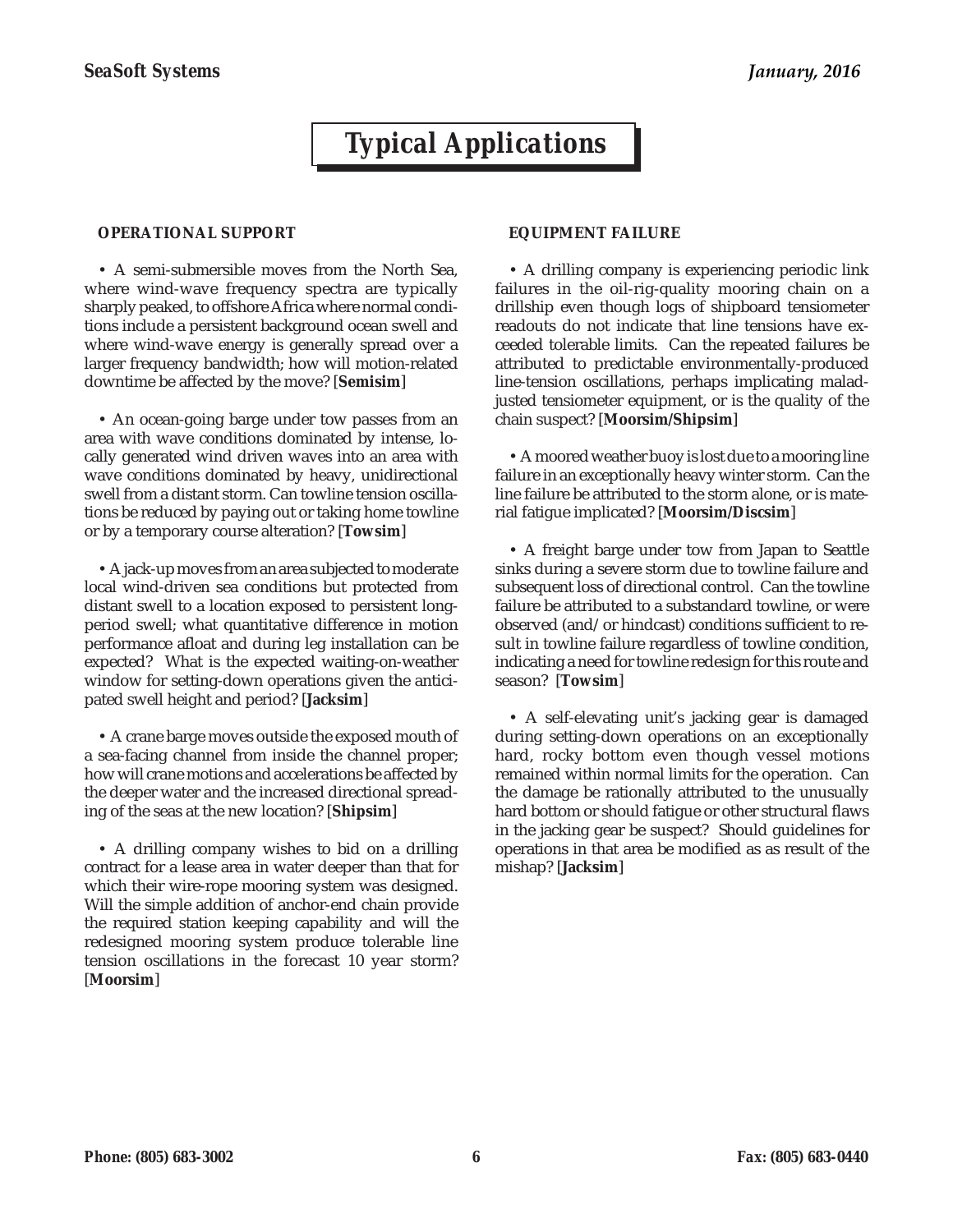# *Typical Applications 2*

• A near-shore SALM-moored tanker has experienced unexpected fatigue fractures in the yoke member of the mooring structure. Observers have noted that the low-frequency excursions of the tanker have been persistently larger for the observed wave, wind and current conditions than predicted on the basis of model test data. The presence of a weakly time-varying current component at the site, not modeled in the wave basin testing series, is suspected of exciting resonant lowfrequency mooring oscillations. Are the observed spectral characteristics of these current speed fluctuations sufficient to account for the additional vessel motion and yoke fatigue damage? [**SALMsim**]

### **SYSTEM DESIGN ANALYSES**

• Parametric studies on the influence of fore-aft turret location on pitch-related chain loads for a tanker-based marginal-field development system. [**SPMsim**]

• Screening of various combinations of Kevlar, wire rope and chain to achieve, at minimum materials expense, a prescribed load versus offset curve for a deep water catenary leg mooring system design. [**Statmoor**]

• Screening of CALM buoy designs to achieve minimum average fairlead motions in the presence of persistent eight to ten second swell conditions. [**Discsim**]

• Screening of potential candidates for award of a drilling contract to a moored drillship or semisubmersible in order to estimate, for a particular site and environment, which will be the most cost-effective. [**Shipsim/Semisim**]

• Screening of possible SALM designs (i.e., weight and buoyancy distribution) to achieve minimal dynamic load variations in preparation for a model basin analysis of a single candidate. [**SALMsim**]

The appropriate **SeaSoft** library programs can quickly evaluate these situations and provide valuable guidance to system designers, analysts and operations personnel. Vessel performance in the complete range of possible sea conditions for a given site or route can be thoroughly investigated by engineering staff. Parametric studies of the effects on performance of vessel load conditions, irregular wave spectral composition, the effects of crossed seas and background swell can be carried out entirely in-house.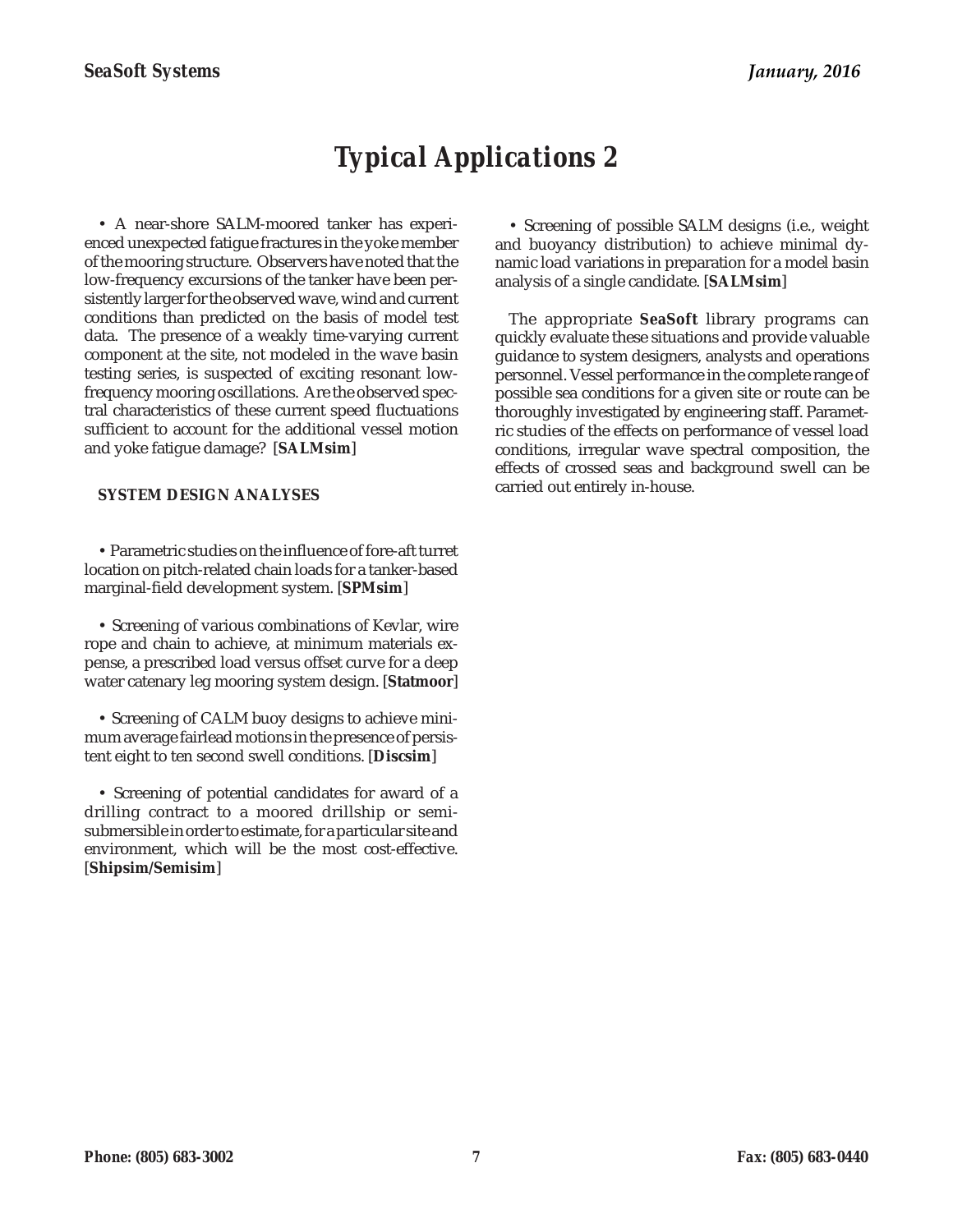*SeaSoft Systems*

## *Program-Specific Descriptions*



**Shipsim** is a general-purpose six degree-of-freedom wave-frequency vessel motions program specifically enhanced for displacement-hull vessels with relatively large block coefficients. Vessels in this category include drillships, barges and tankers. **Shipsim** utilizes an efficient algorithm for calculating wave-frequency forces and moments which permits accurate modeling using as input only gross hydrostatic and mass properties (metacentric heights, displacements, overall dimensions, centers of gravity, gyradii, etc.), eliminating the need for tedious and error-prone input of vessel lines details. This typically permits comprehensive analyses to be completed in one hour or less. Non-linear effects, particularly in the roll degree of freedom, are fully modeled, leading to realistic roll response predictions which depend on details of bilge geometry. A wide range of environmental conditions is accommodated, including extensive built-in wave spectral types, azimuthal spreading of wave directions and an optional independent background swell. Accelerations, velocities and displacements at any point on the vessel can be computed. Effects of finite water depth are fully modeled and either English or metric units may be selected for vessel specification and data output. Output is in the form of amplitude and phase of vessel Response Amplitude Operators (RAOs) and/or statistical characterizations of vessel response to irregular wave conditions. Calculations are carried out in the frequency domain, resulting in short execution times and unambiguous predictions of statistical response

**Jacksim** is a powerful motion modeler for analysis of wave-frequency motions of jack-up drilling vessels in the floating mode. In addition to the six degree-offreedom afloat motions capabilities common to all **SeaSoft** motion programs, this package includes:

• A sophisticated analysis of the dynamic leg loads associated with going on location in the presence of waves. This feature includes specification of ocean bottom soil conditions. The leg-load estimation capability provides an important new tool for the operational engineer or marine surveyor. This capability aids in the quantification of the difficult and highly subjective process of evaluating structural risks associated with going on location in marginal sea conditions. The ease of use and microcomputer execution capability of this program mean that the program load estimates can be obtained in real time, on location, by the engineer or surveyor in charge.

• A novel calculation of leg bending loads incurred going off location in the presence of waves when one or more legs are trapped or otherwise restrained by entrapment in soft bottom materials.

• A nonlinear hull and leg damping algorithm which leads to realistic nonlinear response functions.

• Evaluation of vessel motion characteristics for any position of the legs, from fully raised to fully lowered, and specification of the degree of leg-well blockage by spud can insertion during tow or other legs-elevated operations.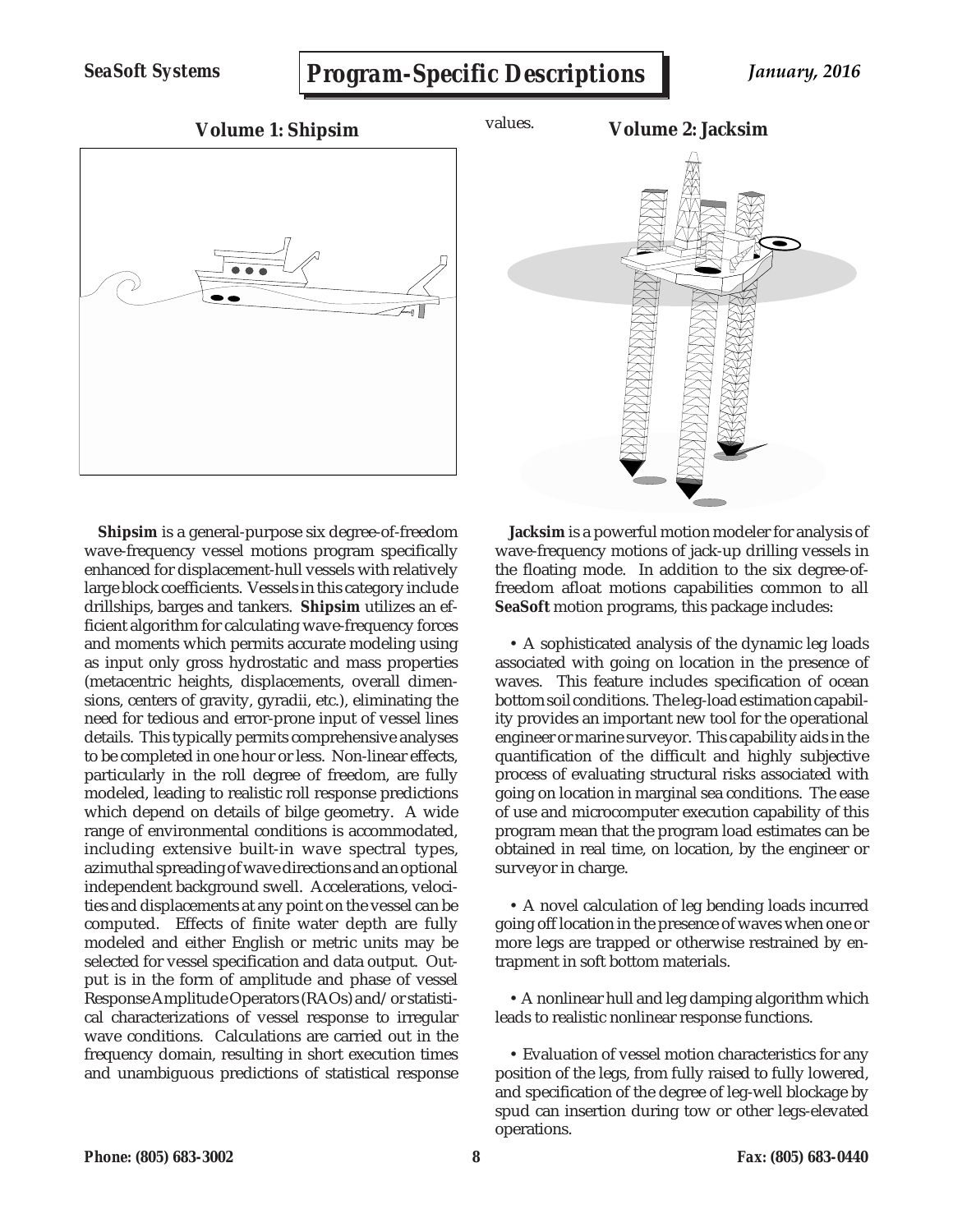**Volume 3: Semisim**



**CLAB CAN** 

**Volume 4: Discsim**

**Semisim** is a six degree-of-freedom wave-frequency motions program for use with semi-submersible vessels in the non-transit, hulls-submerged mode. Computed response characteristics reflect the highly nonlinear nature of motion damping and excitation for this type of vessel. Features include efficient input of column and hull forms based on the use of simple geometrical shapes, permitting quick specification and easy modification of the underwater configuration for comparative performance analysis and evaluation. A wide range of environmental conditions is accommodated, including extensive built-in wave spectral types, azimuthal spreading of wave directions and an optional independent background swell. The program provides for calculation of air gap clearances between deck and water surface in addition to absolute displacements, velocities and accelerations at any point on the vessel. Effects of finite water depth are fully accommodated and either English or metric units may be selected for vessel specification and data output. Output is in the form of amplitude and phase of vessel Response Amplitude Operators (RAOs) and/or statistical characterizations of vessel response to irregular wave conditions. Analysis is carried out in the frequency domain, resulting in short execution times and unambiguous predictions of statistical response values.

**Discsim** is a comprehensive 6 degree-of-freedom wave-frequency motion program for the special case of azimuthal hull symmetry. This program is thus suited for analysis of buoy motions and loads in single-point mooring applications and for round vessel geometries often associated with operations in the presence of persistent ice. **Discsim** utilizes an efficient algorithm for calculation of wave-frequency forces and moments which permits accurate modeling using as input only gross hydrostatic and mass properties (metacentric heights, displacements, overall dimensions, centers of gravity, gyradii, etc.), eliminating the need for tedious and error-prone input of vessel lines details. This typically permits comprehensive analyses to be completed in one hour or less. A wide range of environmental conditions is accommodated, including extensive built-in wave spectral types, azimuthal spreading of wave directions and an optional independent background swell. Accelerations, velocities and displacements at any point on the vessel can be computed. Effects of finite water depth are fully modeled and either English or metric units may be selected for vessel specification and data output. Output is in the form of amplitude and phase of vessel Response Amplitude Operators (RAOs) and/or statistical characterizations of vessel response to irregular wave conditions. Analysis is carried out in the frequency domain, resulting in short execution times and unambiguous predictions of statistical response values.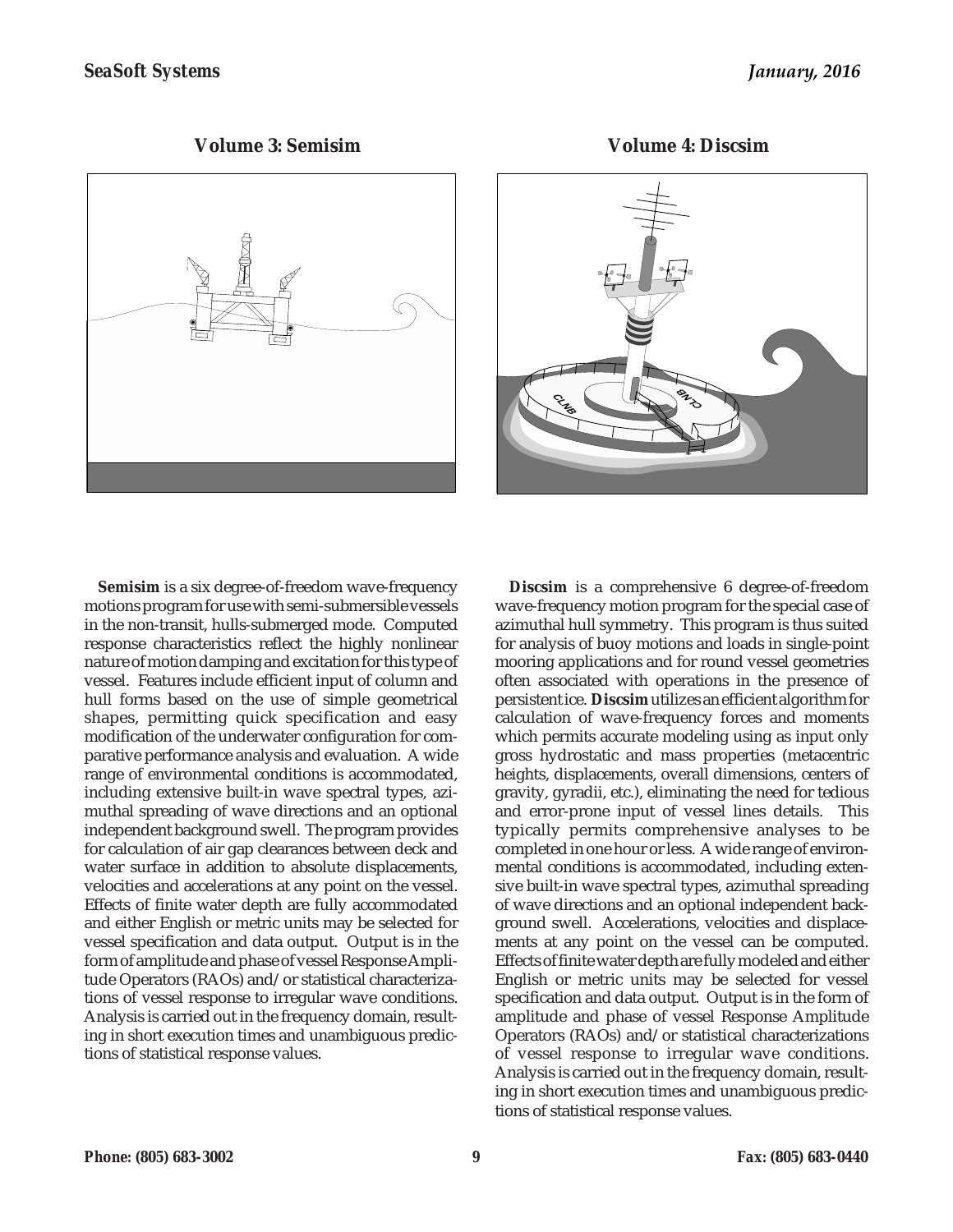**Volume 7: Statmoor Volume 8: Catsim**



**Statmoor** is a first-generation comprehensive static mooring analysis program used for calculation of lateral restoring characteristics of multileg catenary mooring systems. The program is used in design and analysis of complex single-vessel multi-point mooring systems and special applications including static response characteristics of most elasto-gravitational lines of importance to the offshore industry (towlines, reinforced coflex-type hoses, etc.). Analytically exact solutions to the elasto-gravitational static response of mooring line elements are employed; these exact equations apply to arbitrary degrees of nonlinearity in the tension-elongation characteristics for the mooring line elements, permitting analysis of strongly non-linear materials such as nylon and polypropylene. Extensive on-line default values for weight, strength and elastic properties of steel and synthetic mooring materials are provided to enhance efficiency in preliminary parametric design studies. The program supports clumped weights, surfaceresident spring buoys and azimuth-dependent sloping seafloor conditions. Output capabilities include individual line characteristics and net restoring forces and moments associated with yaw offsets or lateral offsets in any direction. Either fairlead pretensions, pretension line angles or horizontal distances to anchors may be specified for a given length of deployed line.

In developing **Statmoor**, special attention was given to deficiencies in the treatment of mooring element elasticity by widely used static mooring codes. In some cases, commonly-employed approximations to elastic response can result in errors as great as 100% in predicted line loads and mooring forces.



**Catsim** is a second-generation comprehensive static mooring analysis program for multileg catenary mooring systems. **Catsim**'s strengths include the ability to accommodate the latest generation of complex deepwater mooring systems and the ability to compute line tension variations for arbitrary quasi-static motions, including rotational offsets about any oblique axis and translational offsets in any direction. These capabilities are used, in particular, for ruptured-hull damage analysis of moored vessels and for a new class of multileg mooring buoys with variable vertical positioning capabilities. **Catsim** shares with **Statmoor** the exact solution to the elasto-gravitational static response of mooring line elements, permitting analysis of strongly nonlinear materials such as nylon and polypropylene. Extensive on-line default values for weight, strength and elastic properties of steel and synthetic mooring materials are provided to enhance efficiency in preliminary parametric design studies. **Catsim** supports surface and submerged buoys, clumped weights and individually specifiable anchor depths, but not sloping bottom conditions. Output capabilities include both individual line characteristics and net restoring forces and moments associated with rotational offsets about any oblique axis or translational offsets in any direction. Automatic evaluation of the force-moment equilibrium configuration associated with user-specified external forces and moments acting in conjunction with hydrostatic and mooring forces and moments is a builtin option.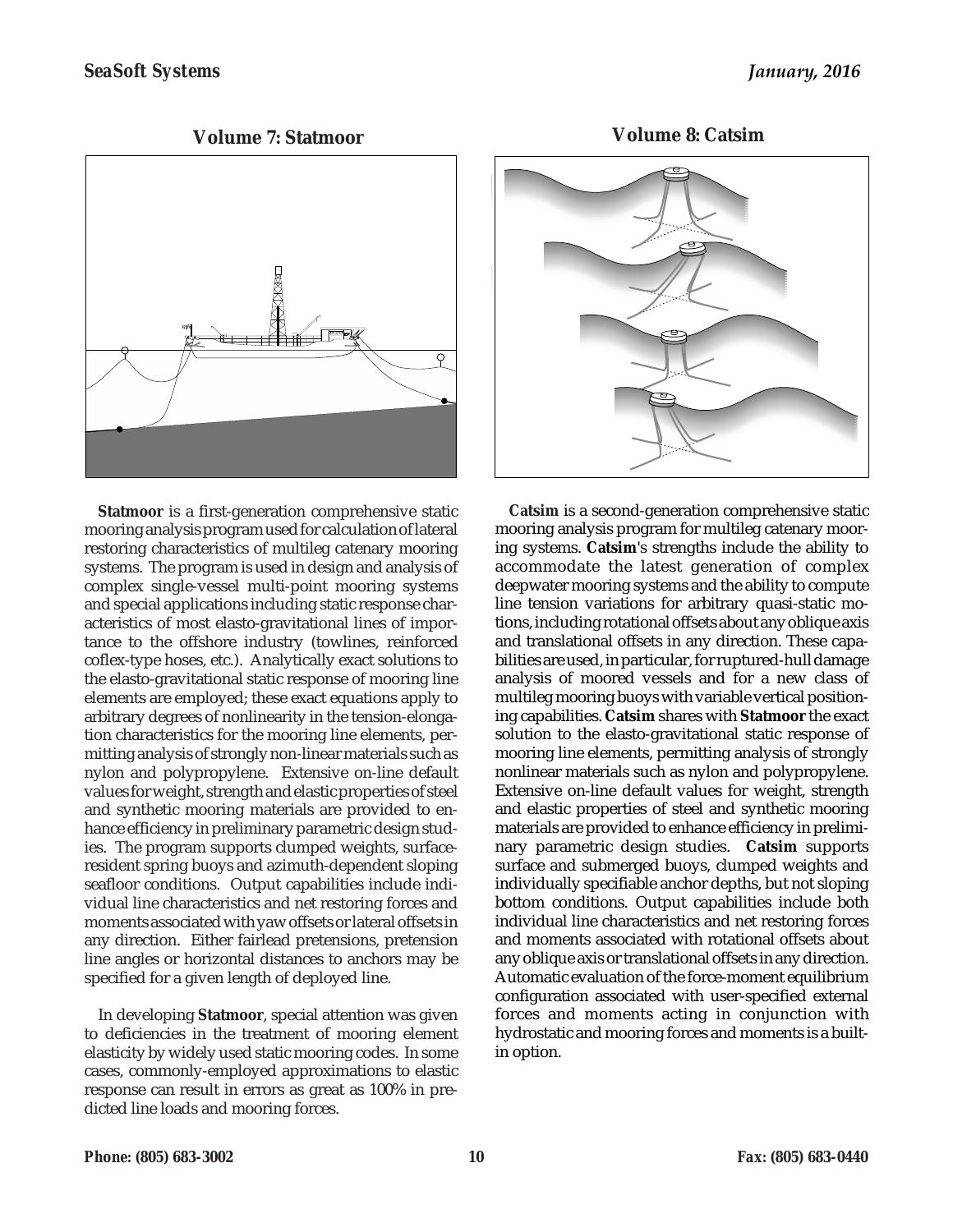## **Volume 9: Slowsim Volume 10: Towsim**



**Slowsim** is used for computing static and low-frequency heading-dependent vessel forces and moments arising from wind, current and wave drift action for a variety of vessel types and configurations. These computations comprise a normal subset of calculations required for comprehensive programs such as **Moorsim**, **SPMsim**, **Towsim**, **CALMsim**, **SALMsim** and **TLPsim**, and are used to estimate the environmentallyassociated mean position and low-frequency motion amplitudes of vessels in these programs. A built-in selection of standard vessel types including barges, VLCC and ULCC tankers, semisubmersibles and azimuthally-symmetric vessels are accommodated for rapid estimation of environmental vessel loads on these vessel types. In addition, a built-in help facility is available online to estimate average vessel characteristics such as windage areas, hydrostatic and mass properties for seagoing tanker-type vessels.



**Towsim** is a comprehensive analysis program used for design, evaluation, maintenance and failure analysis of simple or composite towlines used in open-ocean tugbarge-towline systems. It provides detailed towline and vessel performance data under arbitrary water depth and environmental conditions, including characteristic (r.m.s.) and peak towline loads in the forecast maximum storm for a particular route. The analysis can be used to optimize towline characteristics in trip planning for a specific route/environment and is suitable for on-board real-time use in an advisory capacity for setting optimal towline scope and/or optimal tug heading during storm penetration or survival preparations. Characteristics of the towline, including mass, hydrodynamic and elastic properties of each element of a multi-element towline, are fully specifiable. Tug-bargetowline systems are characterized by extreme nonlinearities at every phase of performance analysis; **Towsim** fully accommodates these nonlinearities at all levels, including system statics, quasi-statics (low-frequency oscillations, produced by variable wind and wave-drifting forces, with typical periods of oscillation of one to ten minutes) and dynamics (wave-induced oscillations with typical periods of 4 to 30 seconds). Direct comparison of **Towsim'**s nonlinear dynamic load calculation with the quasi-static catenary calculation often used as an approximation is provided as an output option. Analysis is carried out in the frequency domain, resulting in short execution times and unambiguous predictions of statistical response values.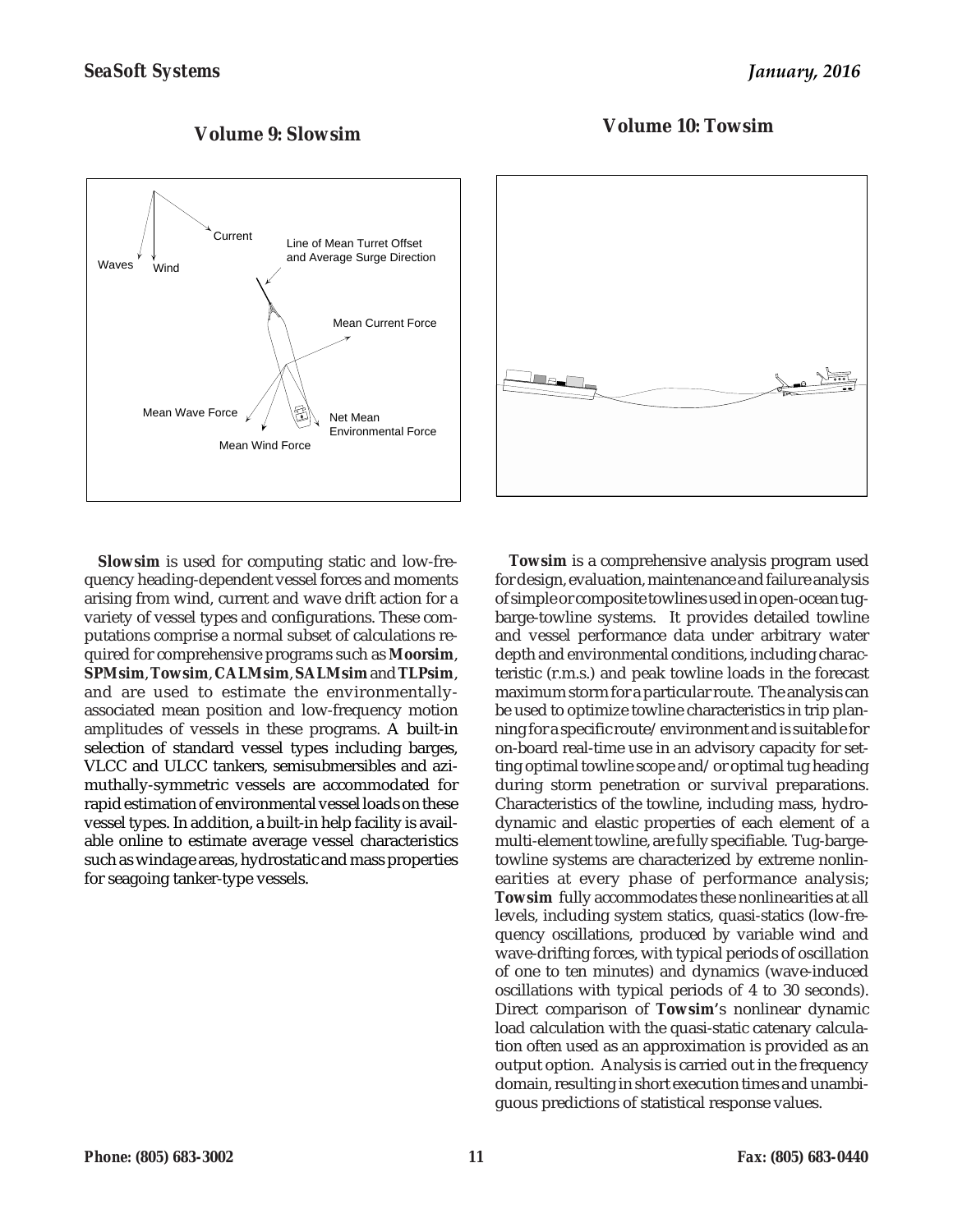### **Volume 11: SALMsim**



**SALMsim** is a comprehensive analysis program used for design, evaluation, maintenance and failure analysis of riser-buoy-yoke type single anchor-leg mooring (SALM) systems with an attached storage vessel. A wide range of environmental conditions is accommodated, including extensive built-in wave spectral types, azimuthal spreading of wave directions, an optional independent background swell, and steady or fluctuating wind and/or current. Integrated modules compute static, low-frequency (typical periods of oscillation of one to twenty minutes) and wave-frequency (typical periods of oscillation of 4 to 30 seconds) behavior of the vessel and its associated mooring structures. Emphasis is on estimation of characteristic (r.m.s.) and storm peak motion and load values at any point in the system for a particular wind, wave and current environment. Effects of finite water depth are fully modeled and either English or metric units may be selected for vessel specification and data output. Output is in the form of amplitude and phase of Response Amplitude Operators (RAOs) and/or statistical characterizations of vessel and mooring system motion and load response to irregular wave conditions. Capabilities for analysis of free (vessel detached) SALMs in arbitrary environmental conditions are incorporated. Full accommodation of square-law hydrodynamic driving and damping forces acting on the mooring structure is provided. Analysis is carried out in the frequency domain, resulting in short execution times and unambiguous predictions of statistical response values. **SALMsim** versions accommodating both conventional buoyant SALMs and more recent designs based upon pendular masses are available.



**Moorsim** is a comprehensive analysis program used for design, evaluation, maintenance and line failure analysis of catenary-type spread mooring systems. It provides detailed mooring line and vessel performance data under specifiable water depth and environmental conditions, including characteristic (r.m.s.) and peak mooring line loads in the forecast maximum storm. A wide range of environmental conditions is accommodated, including extensive built-in wave spectral types, azimuthal spreading of wave directions, an optional independent background swell, and steady or fluctuating wind and/or current. Spread mooring systems are characterized by extreme nonlinearities at every phase of performance analysis; **Moorsim** accommodates these nonlinearities at all levels, including system statics, quasi-statics (low-frequency oscillations with typical periods of one to ten minutes) and dynamics (wavefrequency oscillations with typical periods of 4 to 30 seconds). **Moorsim** is suitable for on-board use in an advisory capacity during mooring setup or storm preparation. The program is especially useful for deepwater applications which are difficult to study thoroughly using conventional model-scale tests. Direct comparison of **Moorsim'**s nonlinear dynamic load calculation with the quasi-static catenary calculation often used as an approximation is provided as an output option. Analysis is carried out in the frequency domain, resulting in short execution times and unambiguous predictions of statistical response values.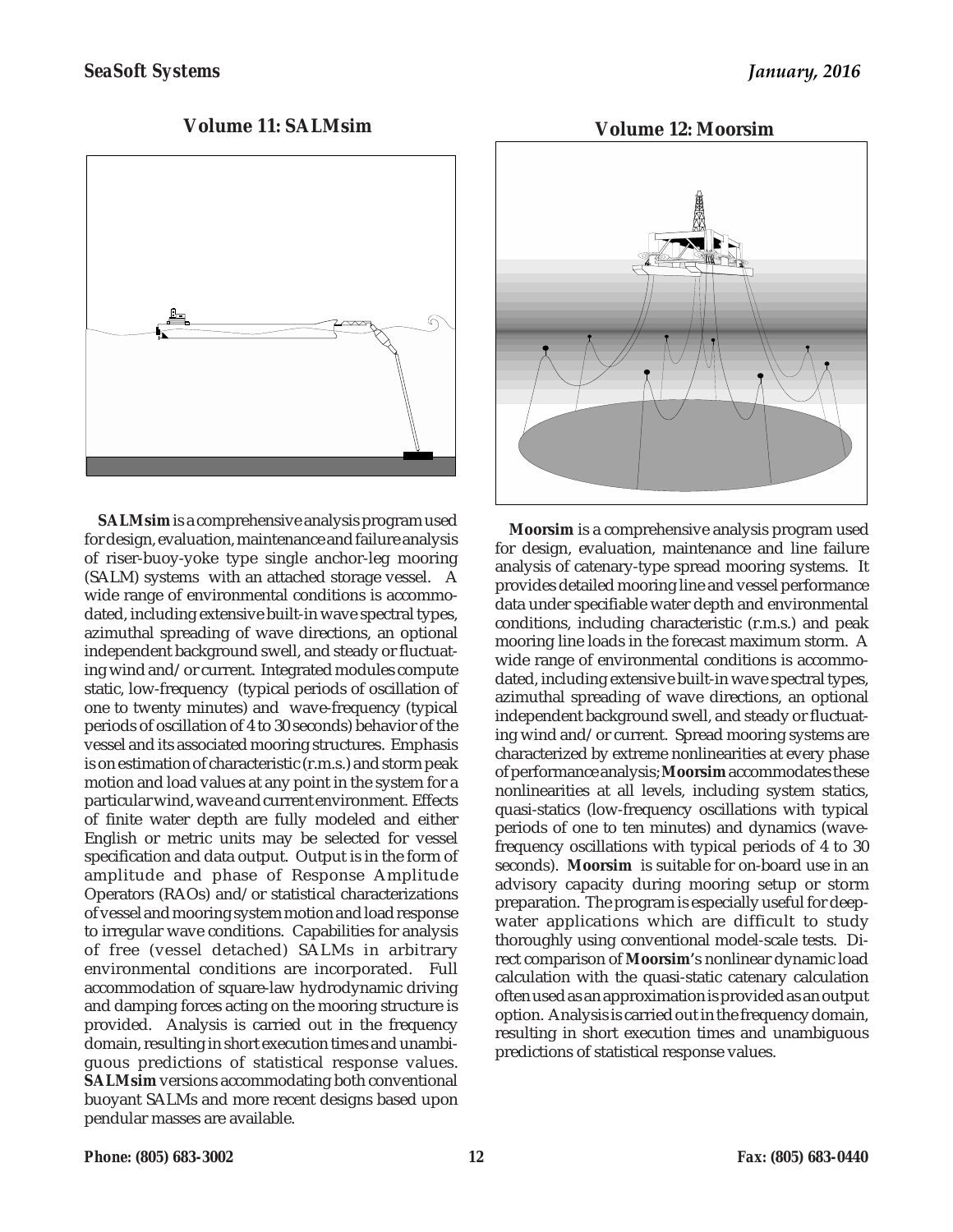#### **Volume 13: CALMsim**







**CALMsim** is a comprehensive analysis program used for design, evaluation, maintenance and failure analysis of catenary anchor-leg mooring (CALM) systems. These systems comprise a storage vessel attached by means of a hawser or a rigid, articulated yoke assembly to a large catenary-moored surface buoy. It provides detailed mooring line and vessel performance data under specifiable water depth and environmental conditions, including characteristic (r.m.s.) and peak system loads in the forecast maximum storm. A wide range of environmental conditions is accommodated, including extensive built-in wave spectral types, azimuthal spreading of wave directions, an optional independent background swell, and steady or fluctuating wind and/or current. CALM mooring systems are characterized by extreme nonlinearities at every phase of performance analysis; **CALMsim** accommodates these nonlinearities at all levels, including system statics, quasi-statics (low-frequency oscillations with typical periods of one to ten minutes) and dynamics (wave-frequency oscillations with typical periods of 4 to 30 seconds). Direct comparison of **CALMsim'**s nonlinear dynamic load calculation with the quasi-static catenary calculation often used as an approximation is provided as an output option. Analysis is carried out in the frequency domain, resulting in short execution times and unambiguous predictions of statistical response values.

**TLPsim** is a comprehensive analysis program used for design, evaluation, maintenance and failure analysis of Tension Leg Platform (TLP) systems. It provides detailed tendon and platform performance data under specifiable water depth and environmental conditions, including characteristic (r.m.s.) and peak tendon loads in the forecast maximum storm. A wide range of environmental conditions is accommodated, including extensive built-in wave spectral types, azimuthal spreading of wave directions, an optional independent background swell, and steady or fluctuating wind and/or current. The program is especially useful for deepwater applications which are difficult to study thoroughly using conventional model-scale tests. Analysis is carried out in the frequency domain, resulting in short execution times and unambiguous predictions of statistical response values.